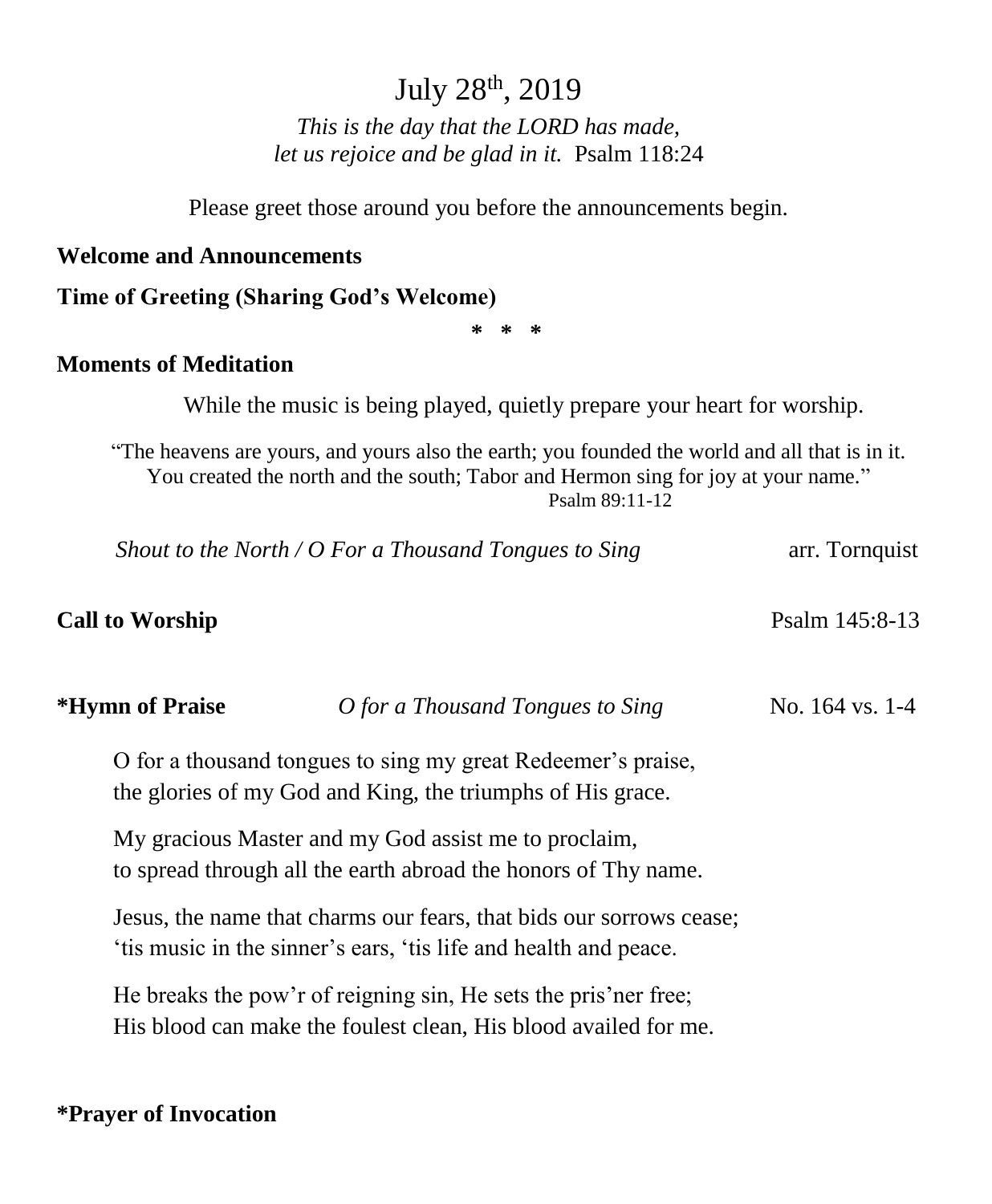#### **Scripture Reading Isaiah 55:1-7 Isaiah 55:1-7**

# Pew Bible Page 1148

#### **Prayer of Confession**

Merciful Father, we come to confess our lack of faith in the reality of the resurrection. Like Thomas, we often live in defiant doubt of Your resurrection, evidenced by our idolatrous and self-centered lives. You allowed Your Son to bear the just and holy wrath that was reserved for us, even to the point of death. Yet You have sealed the promise of our forgiveness and perfect salvation by raising Him from the grave, victorious over death and hell itself. This amazing truth is what we have doubted. Forgive us, Lord, for this abuse of Your priceless gift. Help us to be children who live by faith, and not by sight. Help us to believe firmly in the power of the cross. We pray in the name of our glorious Redeemer. Amen.

#### **Assurance of Pardoning Grace** John 20:26-29

**<sup>26</sup>** A week later his disciples were in the house again, and Thomas was with them. Though the doors were locked, Jesus came and stood among them and said, "Peace be with you!" **<sup>27</sup>** Then he said to Thomas, "Put your finger here; see my hands. Reach out your hand and put it into my side. Stop doubting and believe." **<sup>28</sup>** Thomas said to him, "My Lord and my God!" <sup>29</sup> Then Jesus told him, "Because you have seen me, you have believed; blessed are those who have not seen and yet have believed."

**\*Hymn of Thanksgiving** *All the Way My Savior Leads Me* No. 605

All the way my Savior leads me; what have I to ask beside? Can I doubt His tender mercy, who through life has been my guide? Heav'nly peace, divinest comfort, here by faith in Him to dwell; for I know, whate'er befall me, Jesus doeth all things well; for I know, whate'er befall me, Jesus doeth all things well.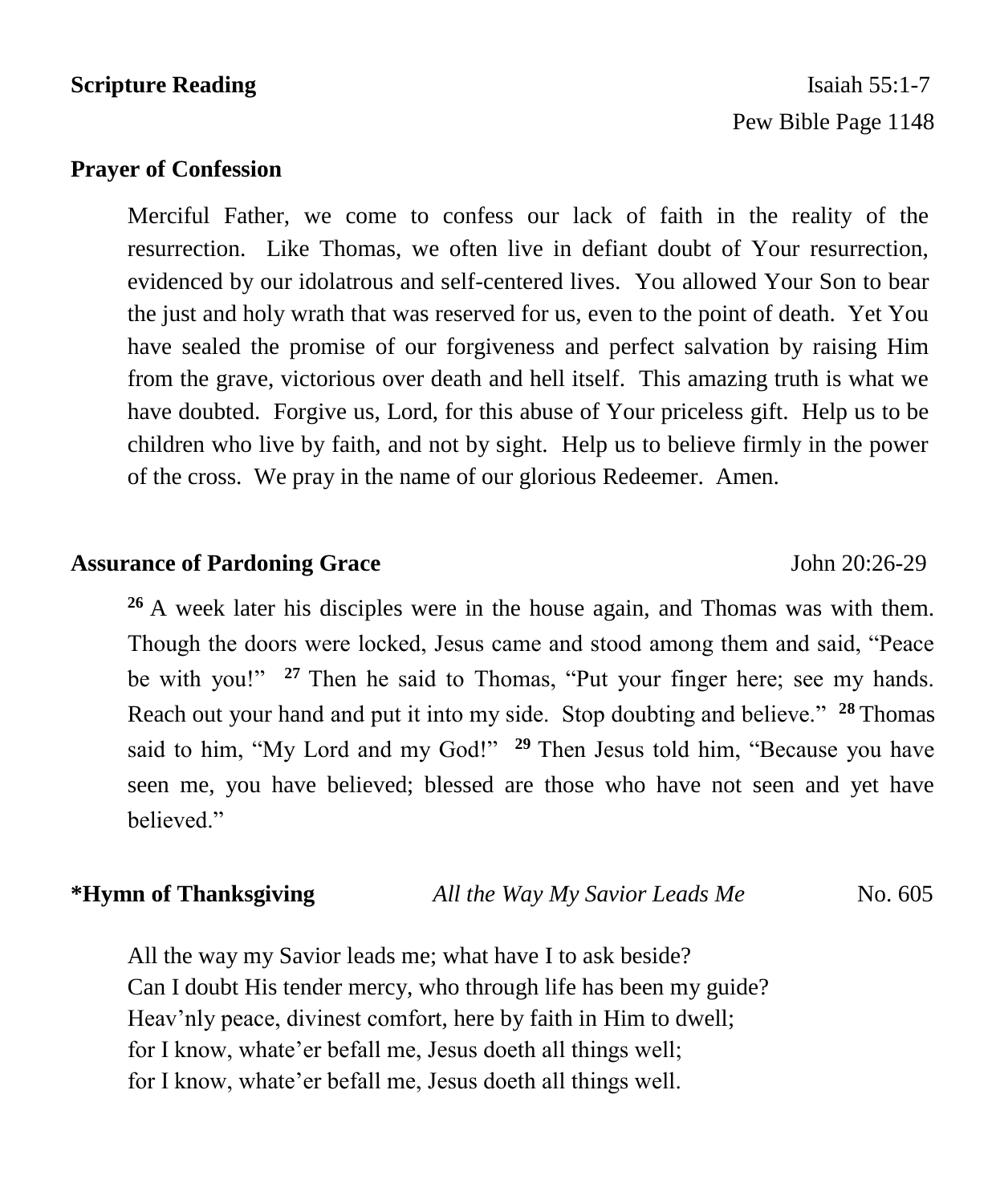All the way my Savior leads me, cheers each winding path I tread, gives me grace for ev'ry trial, feeds me with the living bread. Though my weary steps may falter, and my soul athirst may be, gushing from the rock before me, lo, a spring of joy I see; gushing from the rock before me, lo, a spring of joy I see!

All the way my Savior leads me, O the fullness of His love! Perfect rest to me is promised in my Father's house above: when my spirit, clothed, immortal, wings its flight to realms of day, this my song through endless ages: Jesus led me all the way; this my song through endless ages: Jesus led me all the way!

#### \*The Apostle's Creed Hymnal page 845

I believe in God the Father Almighty, Maker of heaven and earth. I believe in Jesus Christ, His only Son, our Lord, who was conceived by the Holy Spirit, and born of the virgin Mary. He suffered under Pontius Pilate, was crucified, died, and was buried; He descended into hell. The third day He rose again from the dead. He ascended into heaven and is seated at the right hand of God the Father Almighty. From there He will come to judge the living and the dead. I believe in the Holy Spirit, the holy catholic church, the communion of saints, the forgiveness of sins, the resurrection of the body, and the life everlasting. Amen.

### **New City Catechism Question # 46**

### **What is the Lord's Supper?**

Christ commanded all Christians to eat bread and to drink from the cup in thankful remembrance of him and his death. The Lord's Supper is a celebration of the presence of God in our midst; bringing us into communion with God and with one another; feeding and nourishing our souls. It also anticipates the day when we will eat and drink with Christ in his Father's kingdom.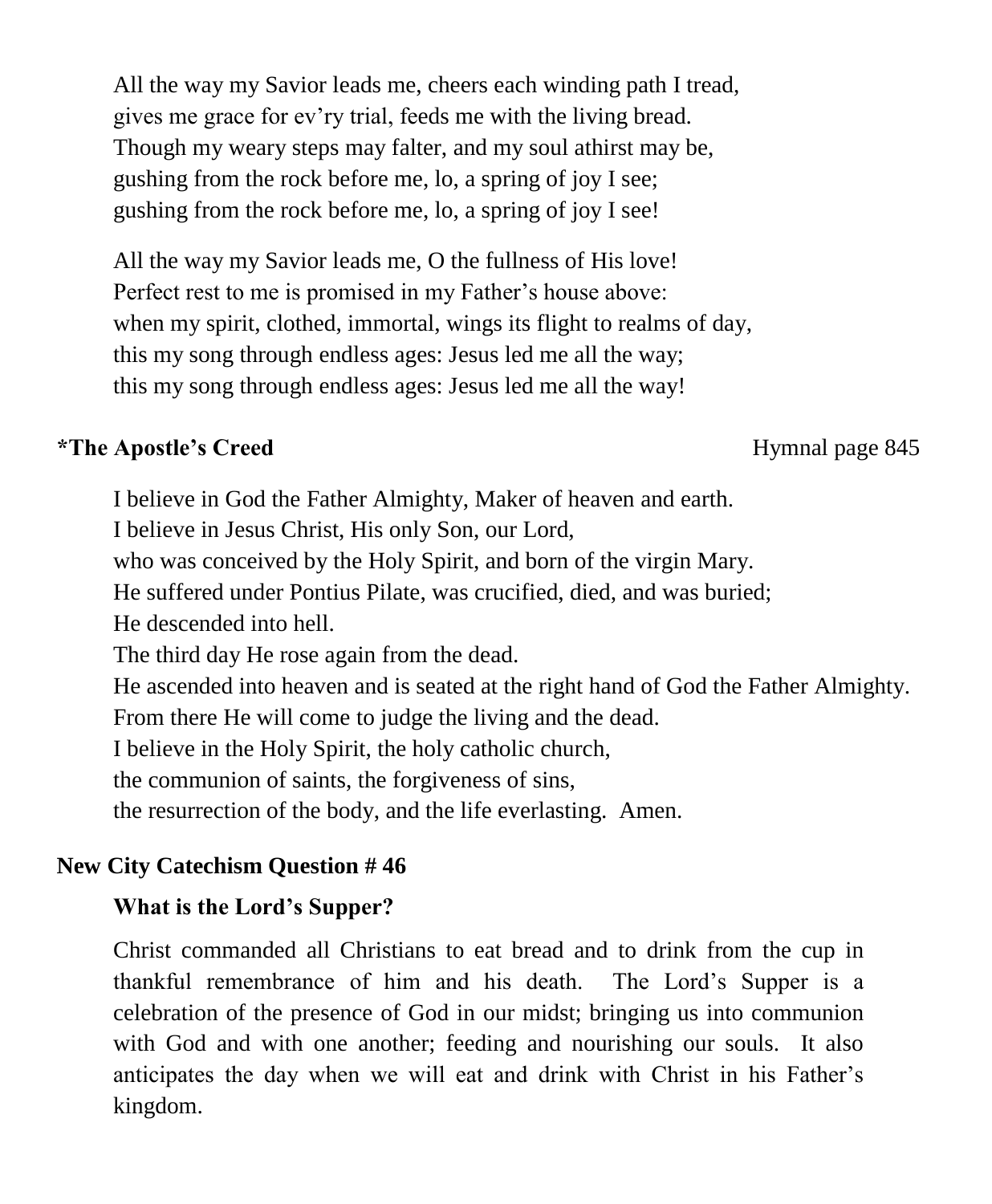**His** 

me

glo - rious

love,

**Tithes and Offering** *The Power of the Cross (Oh to See the Dawn)* arr. Koerts **\*Chorus of Preparation** *Before the Throne of God Above* God a - bove have strong and per-fect Be - fore the throne of Т a of the guilt with -When Sa - tan tempts me to de - spair. and tells me love di -I bow be - fore the cross of Christ. and mar-vel at this ev - er lives and pleads plea,  $\mathbf{a}$ great High Priest whose name is love, who for see Him there, who made an end all in, up - ward  $\mathbf{I}$ look and to  $m$ v sac - ri - ficed to make me right-eous in God's vine. God's per - fect Son was My name is on His hands. my name is writ - ten on **His** me. gra - ven sin. Be - cause the sin - less Sav-ior died  $m$ v sin - ful soul is count-ed This riv - er's depths can-not know, but I can  $g|0 - ry$ in its eyes.  $\mathbf I$ while heav'n He stands, heart; 1 know that in no tongue can free. for God the Just is  $sat - is$ fied to look on flood: The Lord Most High has bowed down low. and poured on bid me thence de  $\sim$ part, no tongue can bid me thence de  $\overline{\phantom{a}}$ part. Him and par don to look on Him and par don me, me.

> Text and Music: Vikki Cook; © 1997 Sovereign Grace Worship. All rights reserved. Reprinted with permission under CCLI #376630

and poured on

me

**His** 

glo - rious

love.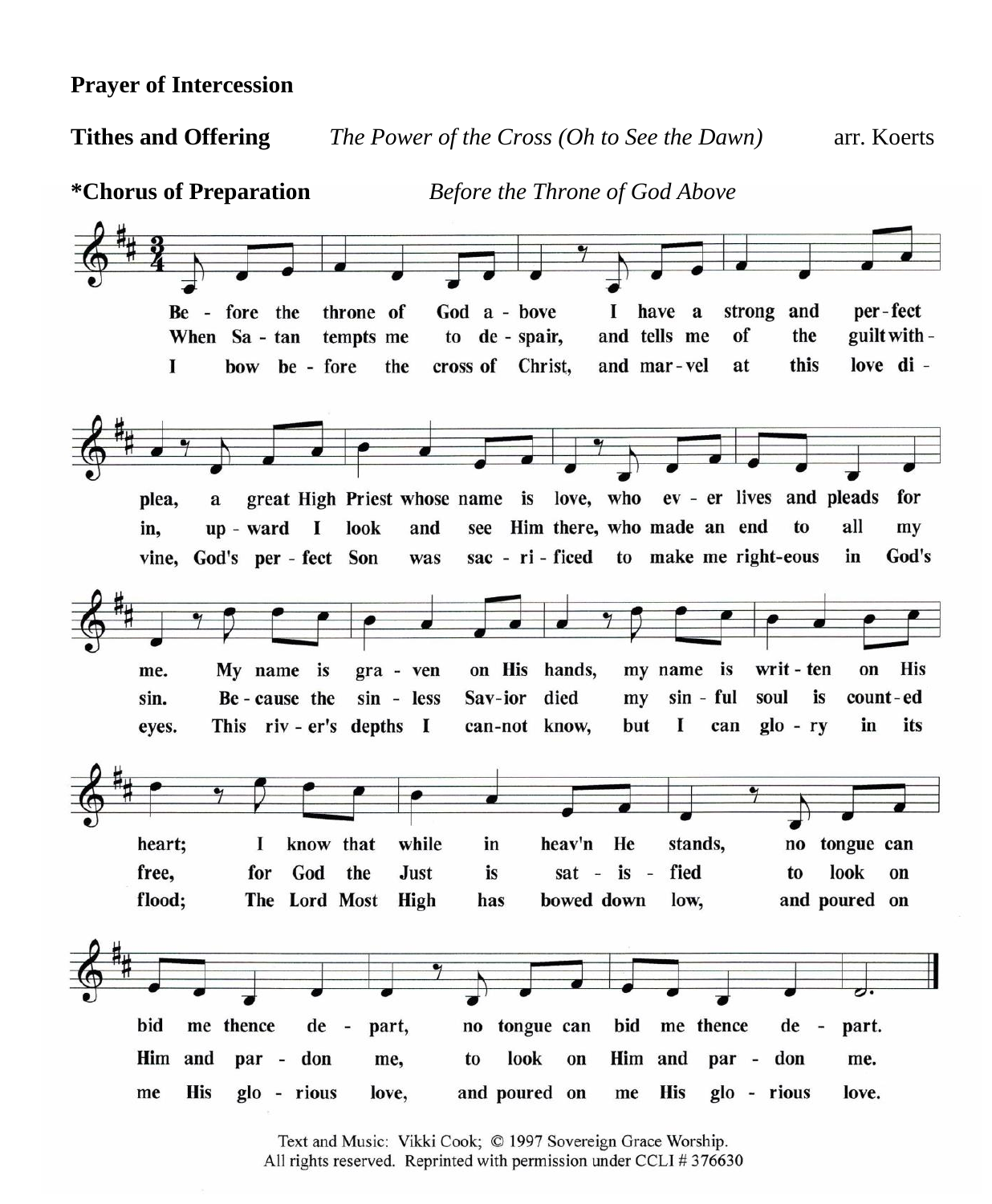**Sermon** What is Love? 1 Corinthians 13 Pew Bible Page 1786

Sermon Notes: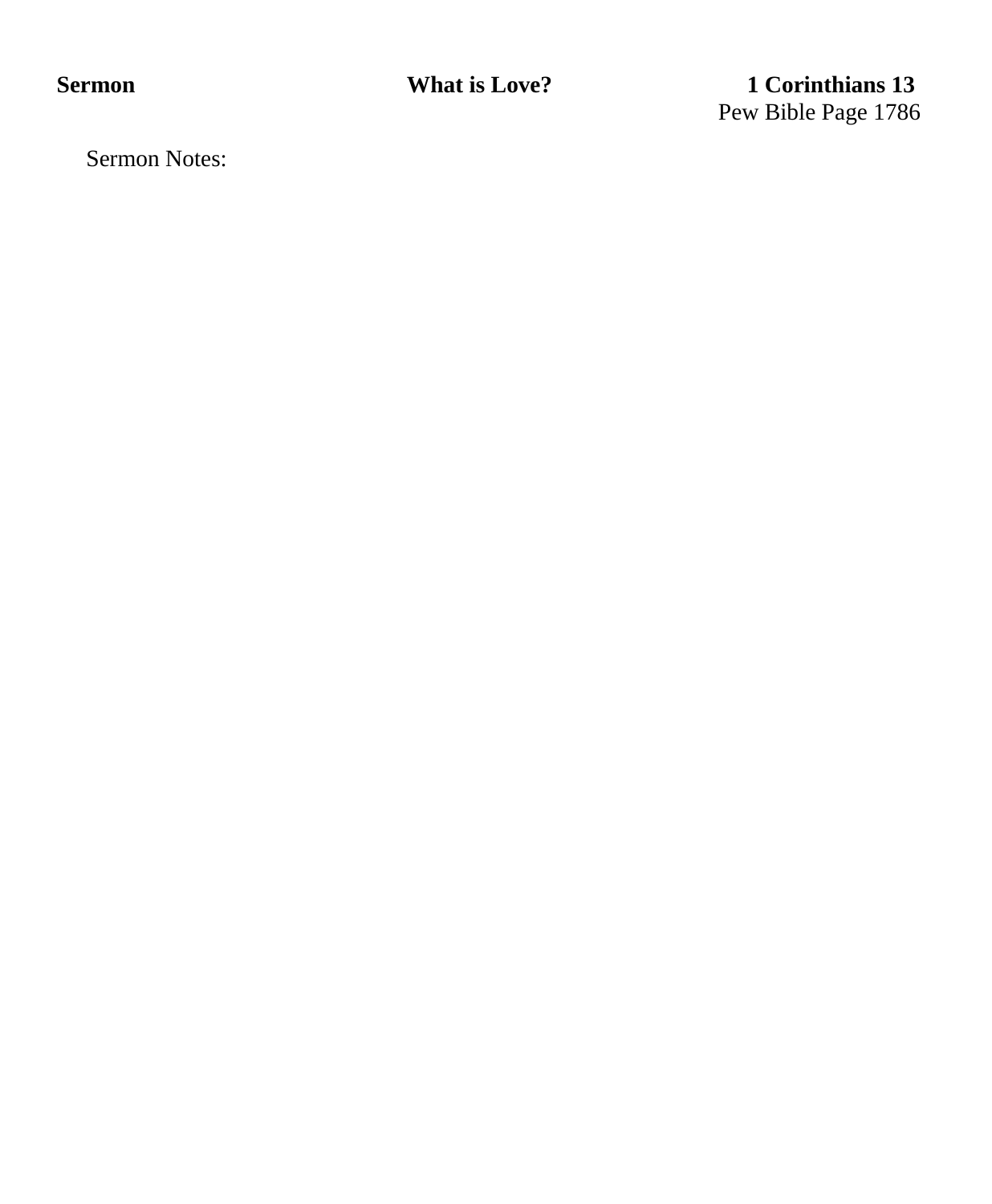**\*Chorus of Response** *In Christ Alone*



CCLI License #376630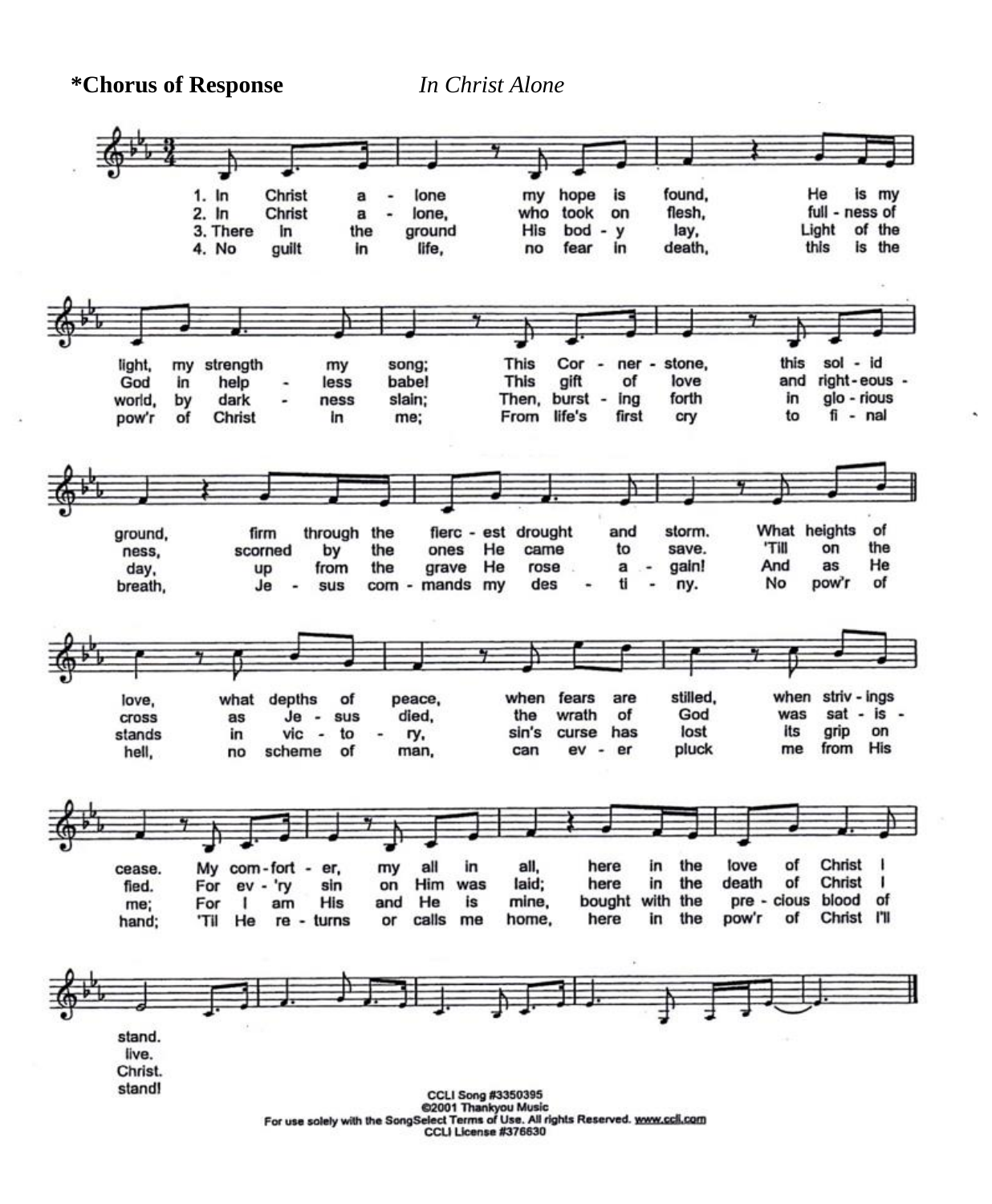### **\*Benediction**

| *Gloria Patri                                                                                                                                           |                       | No. 735      |  |
|---------------------------------------------------------------------------------------------------------------------------------------------------------|-----------------------|--------------|--|
| Glory be to the Father, and to the Son, and to the Holy Ghost; as it was in the<br>beginning, is now, and ever shall be, world without end. Amen, amen. |                       |              |  |
| <i>*Postlude</i>                                                                                                                                        | Nothing but the Blood | arr. Huggins |  |
| * Congregation: Please stand as able.                                                                                                                   |                       |              |  |
| * * * * * * * *                                                                                                                                         |                       |              |  |

**Piano** Denise O'Neal<br>**Scripture, New City Catechism & Intercessory Prayer** Bruce Stoltzfus, Elder **Scripture, New City Catechism & Intercessory Prayer** 

**Weekly Calendar**

| <b>DATE</b>     | <b>TIME</b> | <b>EVENT</b>                        |
|-----------------|-------------|-------------------------------------|
| <b>SUN 7/28</b> | 10:30 AM    | <b>Worship Service</b>              |
| <b>SUN 8/04</b> | 10:30 AM    | Worship Service & The Lord's Supper |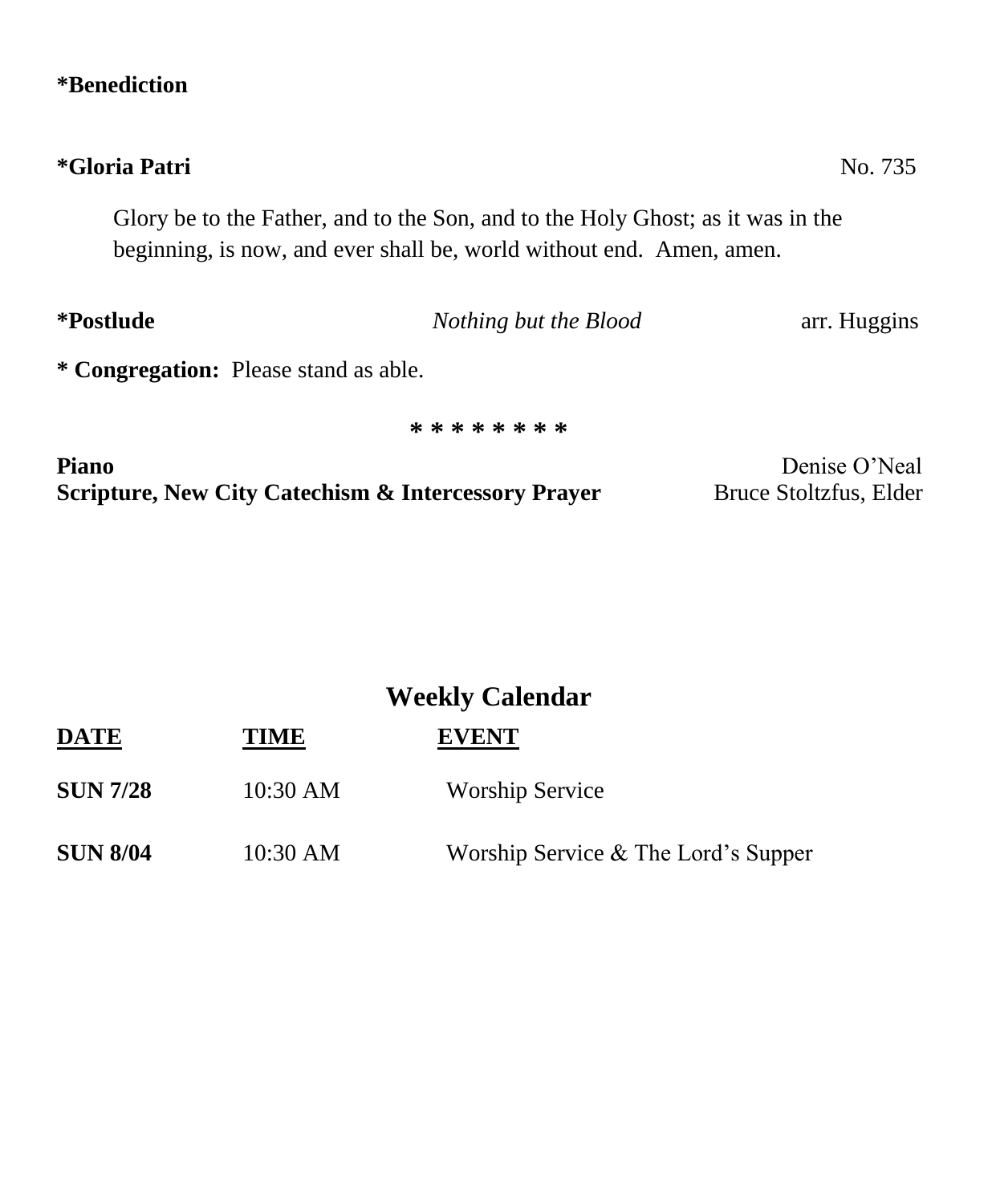# **Serving the Lord**

|                   | 7/28             | 8/04                | 8/11           |
|-------------------|------------------|---------------------|----------------|
|                   | L. Martin,       | B. Schoon,          | L. Hrivnak,    |
| <b>AM Nursery</b> | Grace M.         | Emily S.            | Krystal T.     |
| Greeters          | Stechly          | Trujillo            | Lauer          |
| Audio             | B. Schoon        | <b>B.</b> Armstrong | J. Martin      |
| Elder of the Week | <b>Stoltzfus</b> | Lindborg            | <b>Hrivnak</b> |



| 2 <sup>nd</sup> Mallory Vanderstar | 5 <sup>th</sup> | Valerie Lash          | 6 <sup>th</sup> Emily Katayama |
|------------------------------------|-----------------|-----------------------|--------------------------------|
| $10th$ Pete Lanenga                |                 | $12th$ Alanna Tuitman | $14th$ Eli McAuley             |
| $14th$ Jimmy Trujillo              |                 | $17th$ Abigail Martin | 18 <sup>th</sup> Martha Gasche |
| $23rd$ Lucy Hrivnak                |                 | $29th$ Alan Tuitman   |                                |

30th Matt & Jennifer Vanderstar's Anniversary

 $\mathscr{P}$